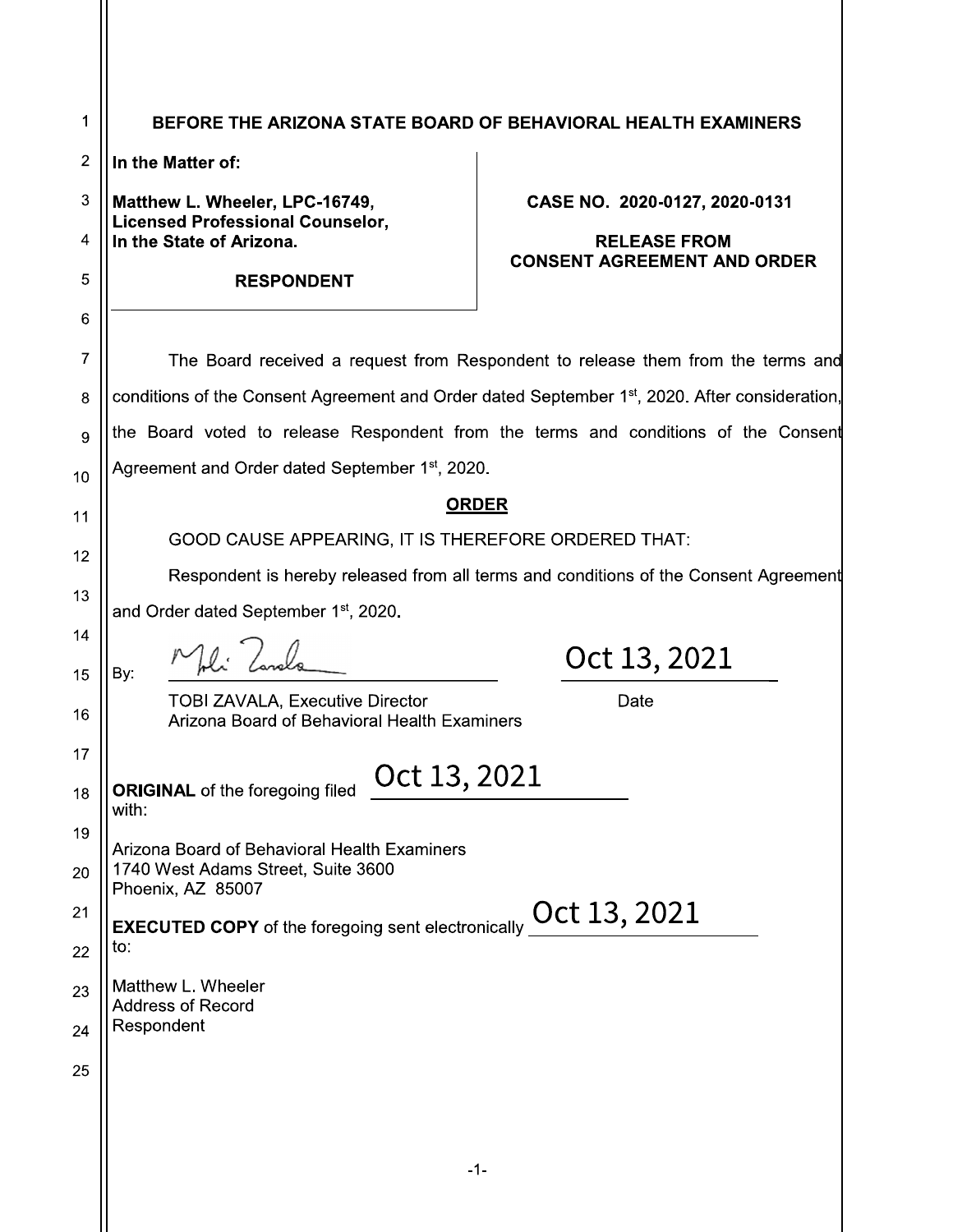|                     |                                                                                                | <b>BEFORE THE ARIZONA BOARD</b>         |
|---------------------|------------------------------------------------------------------------------------------------|-----------------------------------------|
| $\overline{2}$      |                                                                                                | OF BEHAVIORAL HEALTH EXAMINERS          |
|                     | In the Matter of:                                                                              |                                         |
| $\overline{4}$<br>5 | Matthew L. Wheeler, LPC-16749,<br>Licensed Professional Counselor,<br>In the State of Arizona. | <b>CASE NOS. 2020-0127</b><br>2020-0131 |
| 6                   | <b>RESPONDENT</b>                                                                              | <b>CONSENT AGREEMENT</b>                |

7

8

9

10

11

12

13

14

15

16

17

18

19

20

21

22

23

24

25

In the interest of a prompt and speedy settlement of the above captioned matter, consistent with the public interest, statutory requirements and responsibilities of the Arizona State Board of Behavioral Health Examiners ("Board"), and pursuant to A.R.S. §§ 32-3281(F) and 41-1092.07(F)(5), Matthew L. Wheeler ("Respondent") and the Board enter into this Consent Agreement, Findings of Fact, Conclusions of Law and Order ("Consent Agreement") as a final disposition of this matter.

## **RECITALS**

Respondent understands and agrees that:

1. Any record prepared in this matter, all investigative materials prepared or received by the Board concerning the allegations, and all related materials and exhibits may be retained in the Board's file pertaining to this matter.

2. Respondent has the right to a formal administrative hearing at which Respondent can present evidence and cross examine the State's witnesses. Respondent hereby irrevocably waives their right to such formal hearing concerning these allegations and irrevocably waives their right to any rehearing or judicial review relating to the allegations contained in this Consent Agreement.

3. Respondent has the right to consult with an attorney prior to entering into this Consent Agreement.

-1-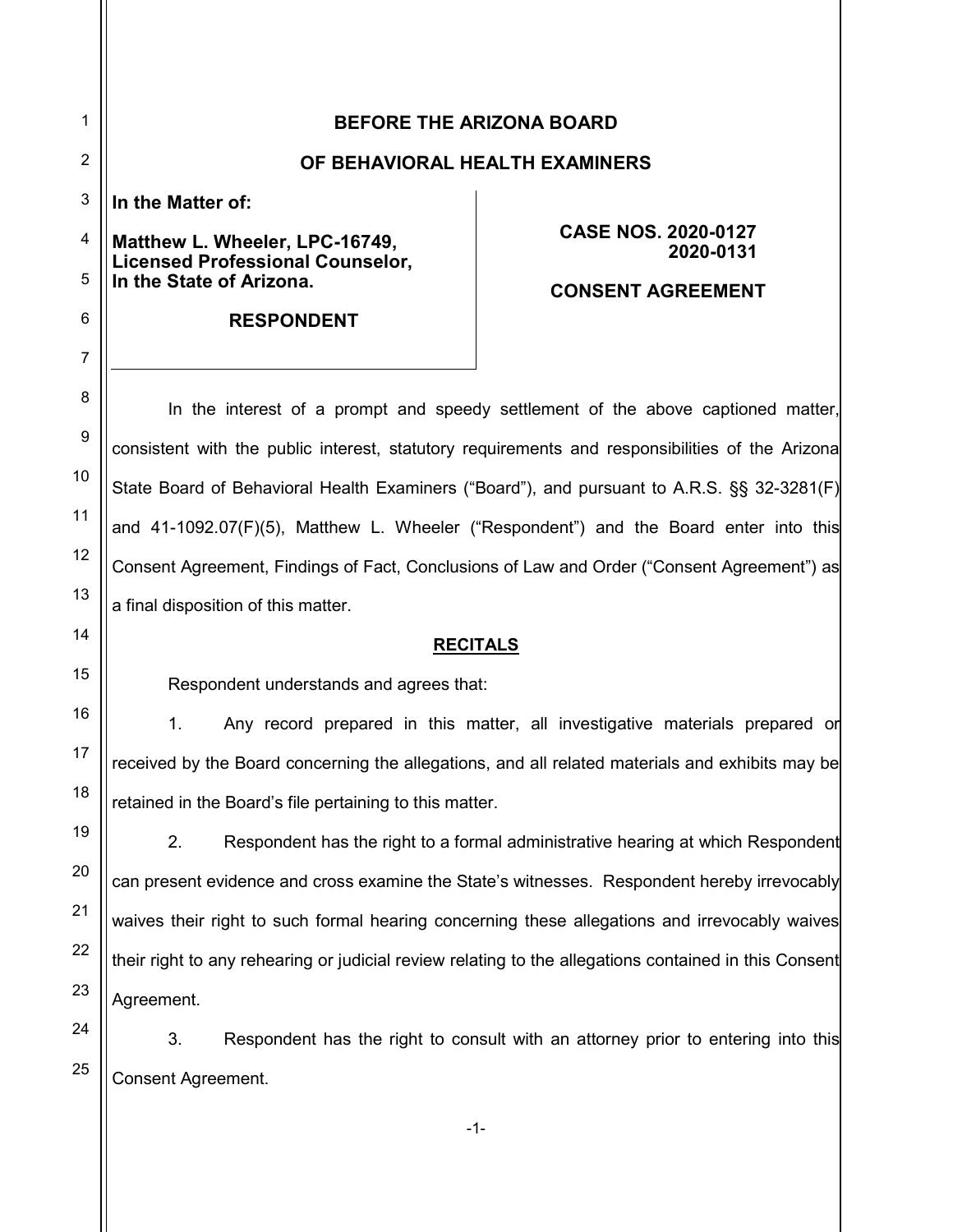1 2 3 4 4. Respondent acknowledges and agrees that upon signing this Consent Agreement and returning it to the Board's Executive Director, Respondent may not revoke their acceptance of this Consent Agreement or make any modifications to it. Any modification of this original document is ineffective and void unless mutually approved by the parties in writing.

5 6 7 8 5. The findings contained in the Findings of Fact portion of this Consent Agreement are conclusive evidence of the facts stated herein between only Respondent and the Board for the final disposition of this matter and may be used for purposes of determining sanctions in any future disciplinary matter.

9 10 11 12 13 14 15 6. This Consent Agreement is subject to the Board's approval, and will be effective only when the Board accepts it. In the event the Board in its discretion does not approve this Consent Agreement, this Consent Agreement is withdrawn and shall be of no evidentiary value, nor shall it be relied upon or introduced in any disciplinary action by any party hereto, except that Respondent agrees that should the Board reject this Consent Agreement and this case proceeds to hearing, Respondent shall assert no claim that the Board was prejudiced by its review and discussion of this document or of any records relating thereto.

16 17 18 19 20 21 22 7. Respondent acknowledges and agrees that the acceptance of this Consent Agreement is solely to settle this Board matter and does not preclude the Board from instituting other proceedings as may be appropriate now or in the future. Furthermore, and notwithstanding any language in this Consent Agreement, this Consent Agreement does not preclude in any way any other state agency or officer or political subdivision of this state from instituting proceedings, investigating claims, or taking legal action as may be appropriate now or in the future relating to this matter or other matters concerning Respondent, including but not limited to violations of Arizona's Consumer Fraud Act. Respondent acknowledges that, other than with respect to the Board, this Consent Agreement makes no representations, implied or

23 24

25

…

-2-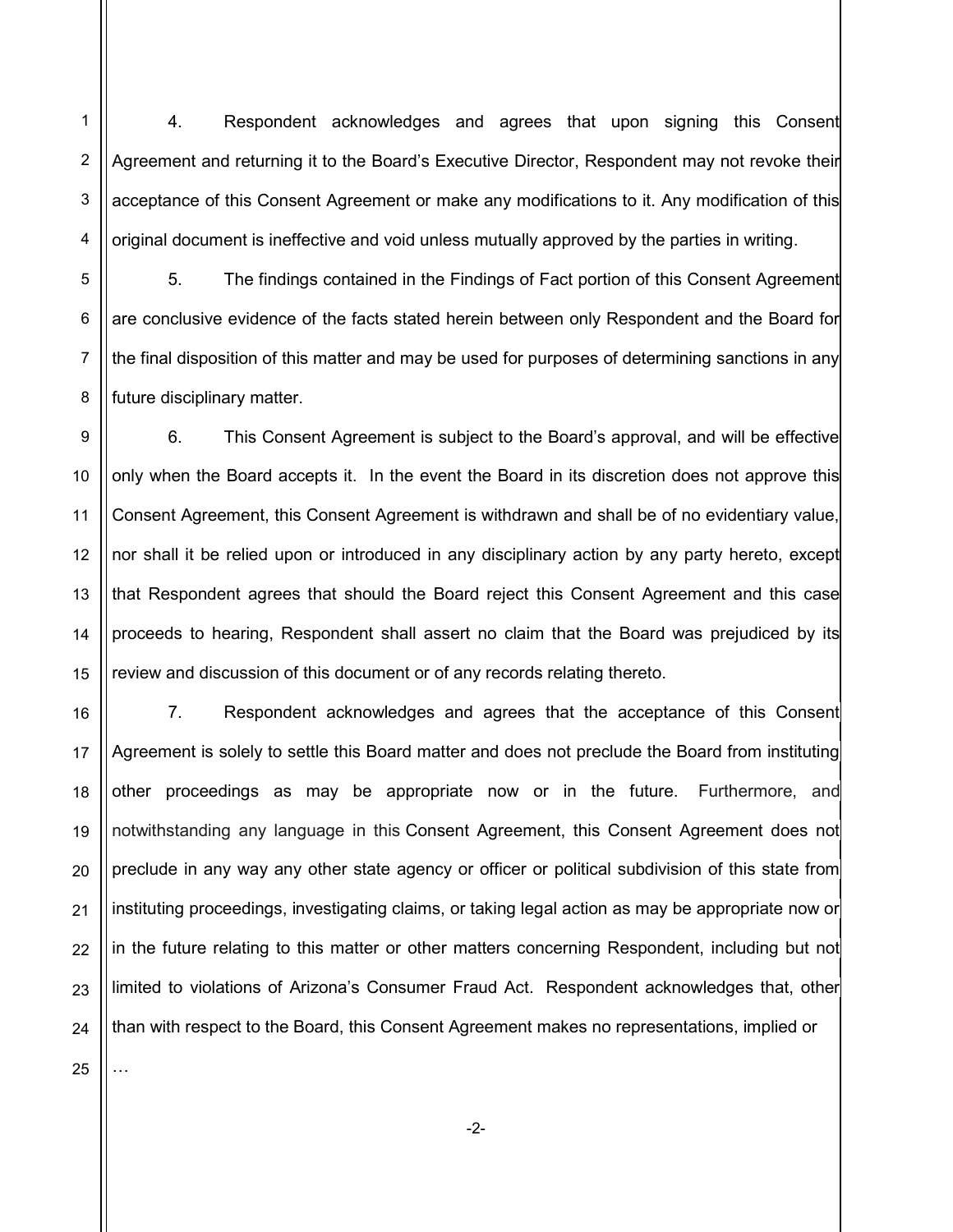1 2 otherwise, about the views or intended actions of any other state agency or officer or political subdivision of the state relating to this matter or other matters concerning Respondent.

3 4 5 8. Respondent understands that once the Board approves and signs this Consent Agreement, it is a public record that may be publicly disseminated as a formal action of the Board, and that it shall be reported as required by law to the National Practitioner Data Bank.

6 7 8 9. Respondent further understands that any violation of this Consent Agreement constitutes unprofessional conduct pursuant to A.R.S. § 32-3251(16)(n) and may result in disciplinary action pursuant to A.R.S. § 32-3281.

9 10 11 10. The Board therefore retains jurisdiction over Respondent and may initiate disciplinary action against Respondent if it determines that they have failed to comply with the terms of this Consent Agreement or of the practice act.

The Board issues the following Findings of Fact, Conclusions of Law and Order:

# FINDINGS OF FACT

14 15 1. Respondent is the holder of License No. LPC-16749 for the practice of counseling in the State of Arizona.

16 17 2. From 08/19 – 03/20, adult female client ("Client") received behavioral health services at behavioral health facility ("Agency").

3. During this time period, Respondent was employed by Agency and was Client's primary therapist.

20 21 4. Another therapist ("Therapist") at Agency referred Client to Agency and previously reached out to Respondent and asked if Respondent could treat Client.

22 23 24 5. Client signed a release of information authorizing Therapist and his wife, Client's friends, to access Client's clinical records from Agency or discuss her treatment with Respondent. However, no information was actually released or discussed.

25

…

12

13

18

19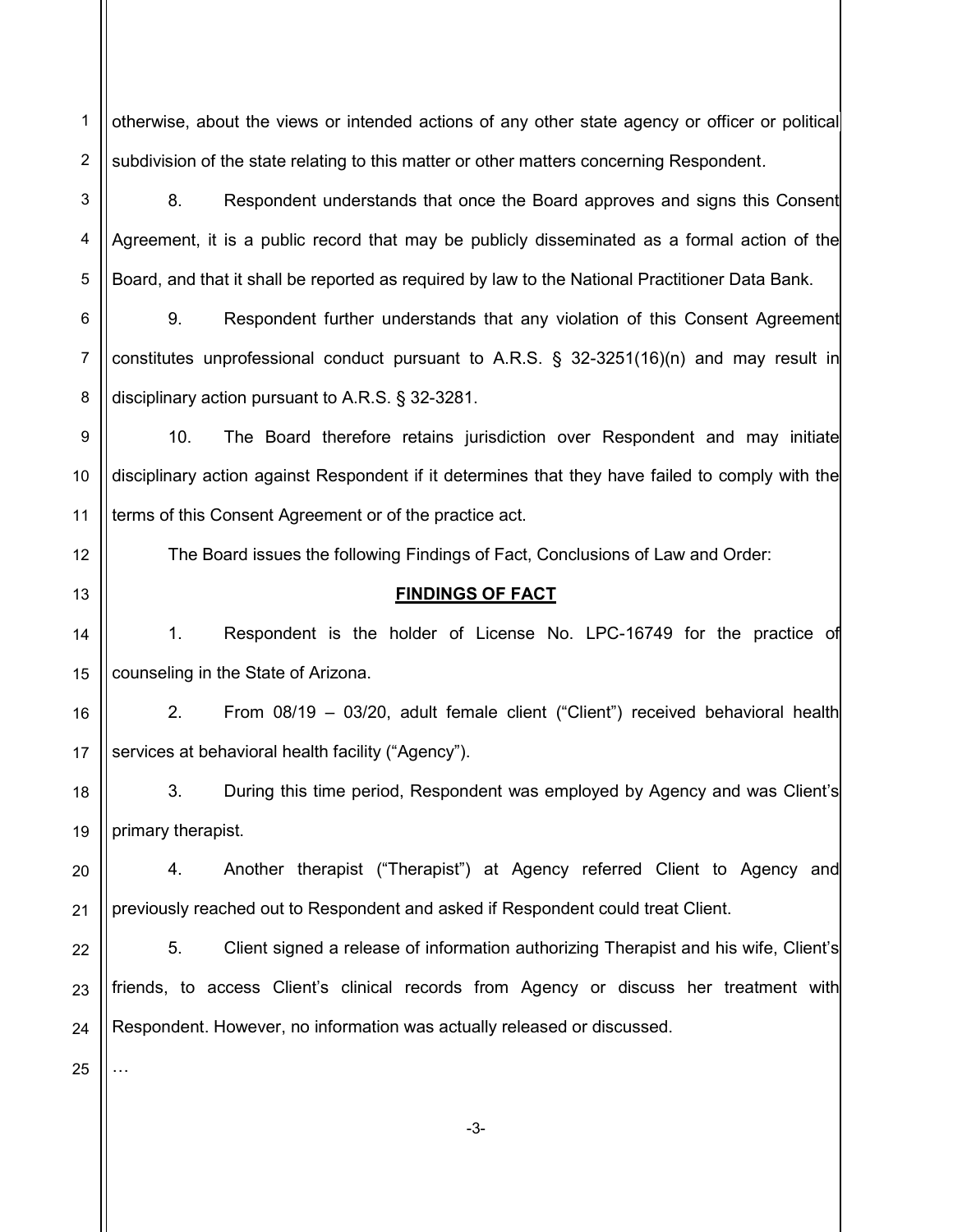6. Despite Client's disclosure of physical and sexual trauma, as well as feeling she needed to perform sexually for others, Respondent encouraged Client to participate in some type of holding therapy with Therapist, who Respondent was aware Client knew personally and worked at Agency simultaneously as a licensed clinician.

7. When Client advised Respondent that she did not want to ask someone to hold her because it felt "super weird," Respondent did not address her concerns and at their next session, specifically gave Client homework of reaching out to Therapist for a "fatherly hug."

8 9 8. Although Respondent represents he has taken many training courses, he does not know if or how he was trained on fatherly hugs.

9. Client and other Therapist, not Respondent, ultimately engaged in an extramarital affair.

10. Respondent did not view Client's relationship with Therapist and his wife as a potential conflict of interest.

11. Respondent never consulted with another professional regarding involving Therapist in Client's therapy, nor was Agency Owner ("Owner") aware that Respondent involved Therapist in Client's therapy.

12. Owner represented that had Respondent staffed Client's case with him, Owner would have told Respondent not to involve Therapist and his wife in Client's therapy due to their friendship with Client.

13. Respondent did not feel that Therapist having an extramarital affair with Client warranted a report to the Board because while Therapist's behavior was inappropriate, it did not impact Therapist's ability to practice.

1

2

3

4

5

6

7

.

..

…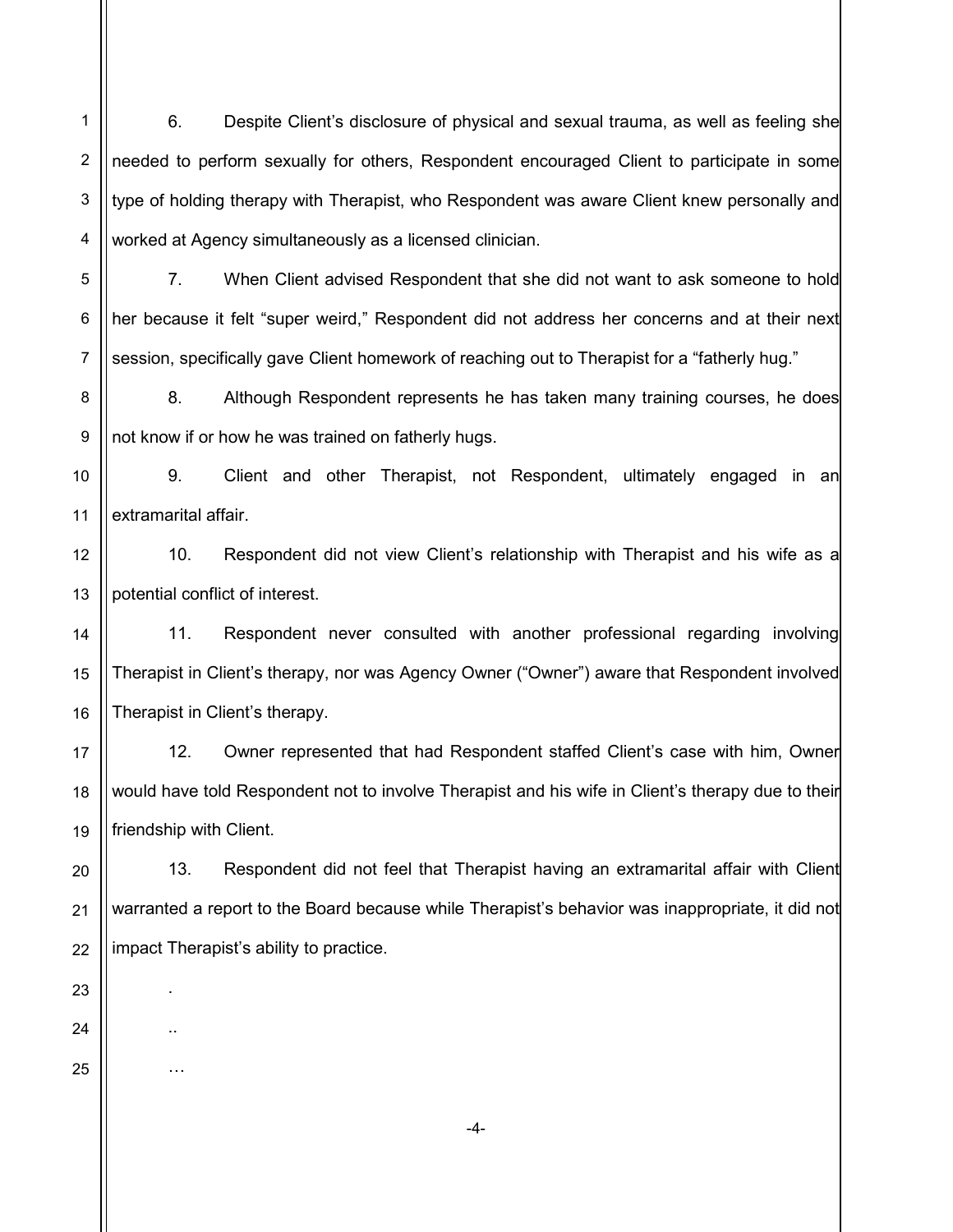1 2 3 4 5 6 7 8 9 10 11 12 13 14 15 16 17 18 19 20 21 22 23 24 25 CONCLUSIONS OF LAW 1. The Board has jurisdiction over Respondent pursuant to A.R.S. § 32-3251 et seq. and the rules promulgated by the Board relating to Respondent's professional practice as a licensed behavioral health professional. 2. The conduct and circumstances described in the Findings of Fact constitute a violation of A.R.S. § 32-3251(16)(k), engaging in any conduct or practice that is contrary to recognized standards of ethics in the behavioral health profession or that constitutes a danger to the health, welfare or safety of a client, as it relates to the following sections of the ACA Code of Ethics: C.2.e. Consultations on Ethical Obligations Counselors take reasonable steps to consult with other counselors, the ACA Ethics and Professional Standards Department, or related professionals when they have questions regarding their ethical obligations or professional practice. C.7.c. Harmful Practices Counselors do not use techniques/procedures/modalities when substantial evidence suggests harm, even if such services are requested. 3. The conduct and circumstances described in the Findings of Fact constitute a violation of A.R.S. § 32-3251(16)(l), engaging in any conduct, practice or condition that impairs the ability of the licensee to safely and competently practice the licensee's profession. 4. The conduct and circumstances described in the Findings of Fact constitute a violation of A.R.S. § 32-3251(16)(ff), failing to report in writing to the board information that would cause a reasonable licensee to believe that another licensee is guilty of unprofessional conduct or is physically or mentally unable to provide behavioral health services competently or safely.

-5-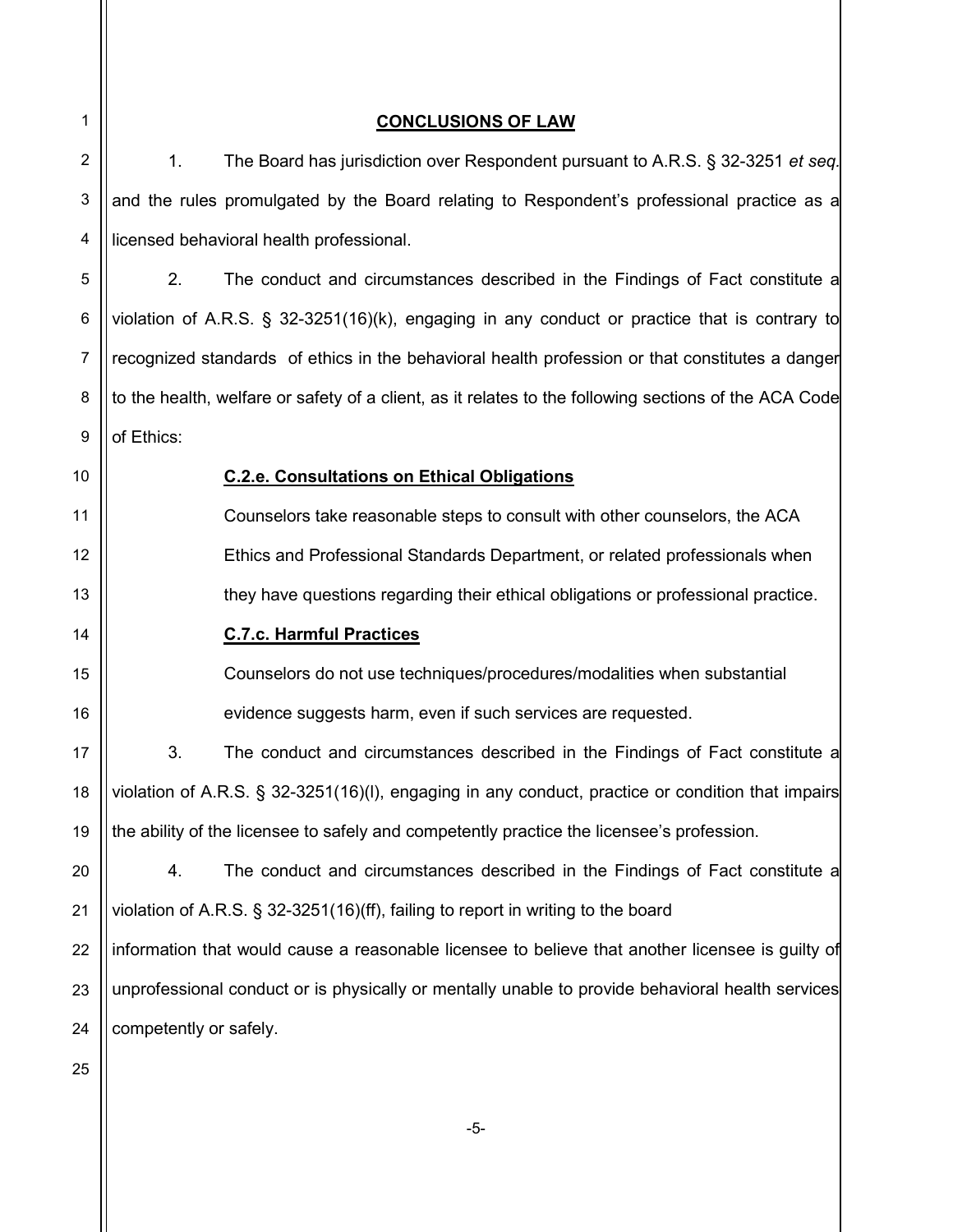3

4

5

12

13

14

15

16

17

18

19

20

21

### ORDER

Based upon the foregoing Findings of Fact and Conclusions of Law, the parties agree to the provisions and penalties imposed as follows:

1. Respondent's license, LPC-16749, will be placed on probation for 24 months, effective from the date of entry as signed below.

6 7 8 9 10 11 2. Respondent shall not practice under their license, LPC-16749, unless they are fully compliant with all terms and conditions in this Consent Agreement. If, for any reason, Respondent is unable to comply with the terms and conditions of this Consent Agreement, they shall immediately notify the Board in writing and shall not practice under their license until they submit a written request to the Board to re-commence compliance with this Consent Agreement. All such requests shall be pre-approved by the Board Chair or designee.

3. In the event that Respondent is unable to comply with the terms and conditions of this Consent Agreement, all remaining time frames shall be tolled and remain tolled until such time as they are granted approval to re-commence compliance with the Consent Agreement.

## Continuing Education

4. In addition to the continuing education requirements of A.R.S. § 32-3273, within 12 months of the effective date of this Consent Agreement, Respondent shall complete 3 clock hours of continuing education addressing therapeutic boundaries. All required continuing education shall be pre-approved by the Board Chair or designee. Upon completion, Respondent shall submit a certificate of completion of the required continuing education.

22 23 24 25 5. In addition to the continuing education requirements of A.R.S. § 32-3273, within 12 months of the effective date of this Consent Agreement, Respondent shall take and pass a three semester credit hour graduate level behavioral health ethics course from a regionally accredited college or university, pre-approved by the Board Chair or designee. Upon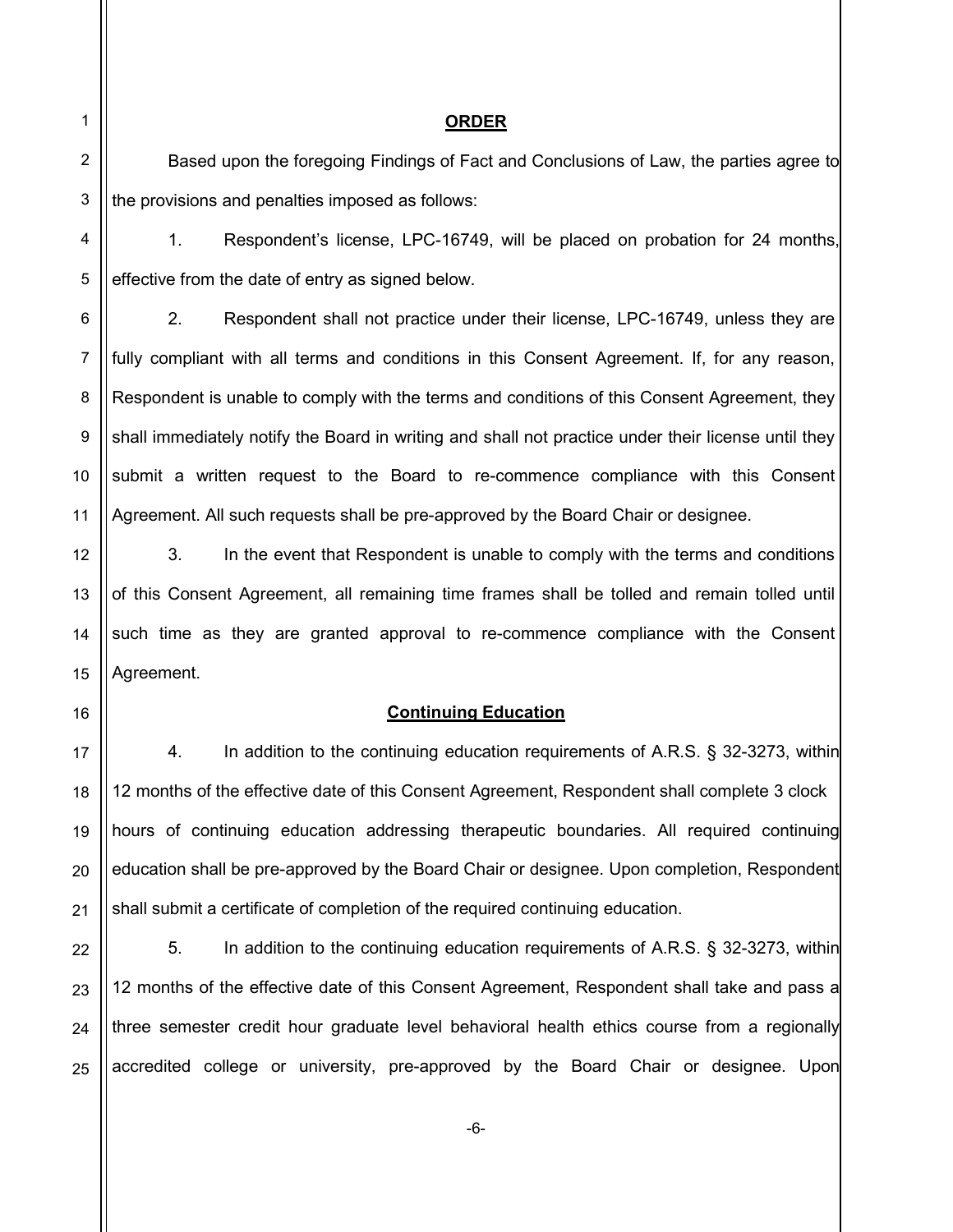1 2 completion, Respondent shall submit to the Board an official transcript establishing completion of the required course.

6. Respondent may submit continuing education completed since the complaint was filed for consideration of approval by the Board Chair or designee.

## Clinical Supervision

8 9 10 11 12 13 14 15 16 7. While on probation, Respondent shall submit to clinical supervision for 24 months by a masters or higher level behavioral health professional licensed by the Arizona Board of Behavioral Health Examiners at the independent level. Within 30 days of the date of this Consent Agreement, Respondent shall submit the name of a clinical supervisor for pre-approval by the Board Chair or designee. Also within 30 days of the date of this Consent Agreement, the clinical supervisor shall submit a letter disclosing their prior relationship to Respondent. In that letter, the clinical supervisor must address why they should be approved, acknowledge that they have reviewed the Consent Agreement and include the results of an initial assessment and a supervision plan regarding the proposed supervision of Respondent. The letter from the supervisor shall be submitted to the Board.

17

18

19

20

21

### Focus and Frequency of Clinical Supervision

8. The focus of the supervision shall relate to therapeutic boundaries, clinical consultation, ethics and Board statutes/rules. Respondent shall meet individually in person with the supervisor for a minimum of one hour weekly.

#### Reports

22 23 24 25 9. Once approved, the supervisor shall submit quarterly reports for review and approval by the Board Chair or designee. The quarterly reports shall include issues presented in this Consent Agreement that need to be reported and the supervisor shall notify the Board if more frequent supervision is needed. Quarterly reports shall include the following: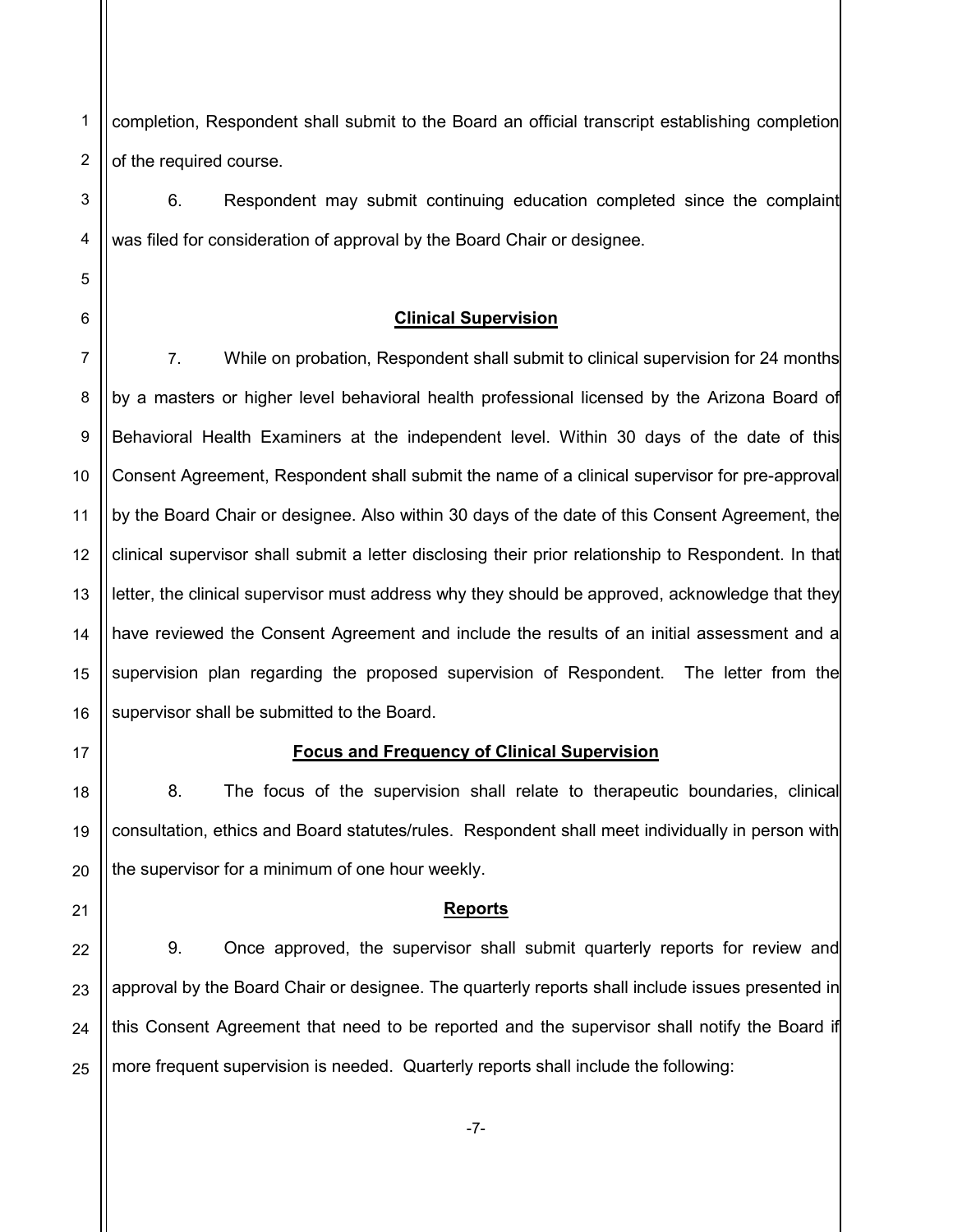4

5

6

7

8

9

10

11

12

13

14

15

16

17

18

19

1

- a. Dates of each clinical supervision session.
- b. A comprehensive description of issues discussed during supervision sessions.

10. All quarterly supervision reports shall include a copy of clinical supervision documentation maintained for that quarter. All clinical supervision documentation maintained by the supervisor shall comply with requirements set forth in A.A.C. R4-6-212(C).

11. After Respondent's probationary period, the supervisor shall submit a final summary report for review and approval by the Board Chair or designee. The final report shall also contain a recommendation as to whether the Respondent should be released from this Consent Agreement.

Change of Clinical Supervisor During Probation

12. If, during the period of Respondent's probation, the clinical supervisor determines that they cannot continue as the clinical supervisor, they shall notify the Board within 10 days of the end of supervision and provide the Board with an interim final report. Respondent shall advise the Board Chair or designee within 30 days of cessation of clinical supervision by the approved clinical supervisor and provide the name of a new proposed clinical supervisor. The proposed clinical supervisor shall provide the same documentation to the Board as was required of the initial clinical supervisor.

## Early Release

13. After completion of the stipulations set forth in this consent agreement, and upon the supervisor's recommendation, Respondent may request early release from the consent agreement after 12 months.

25

.

..

…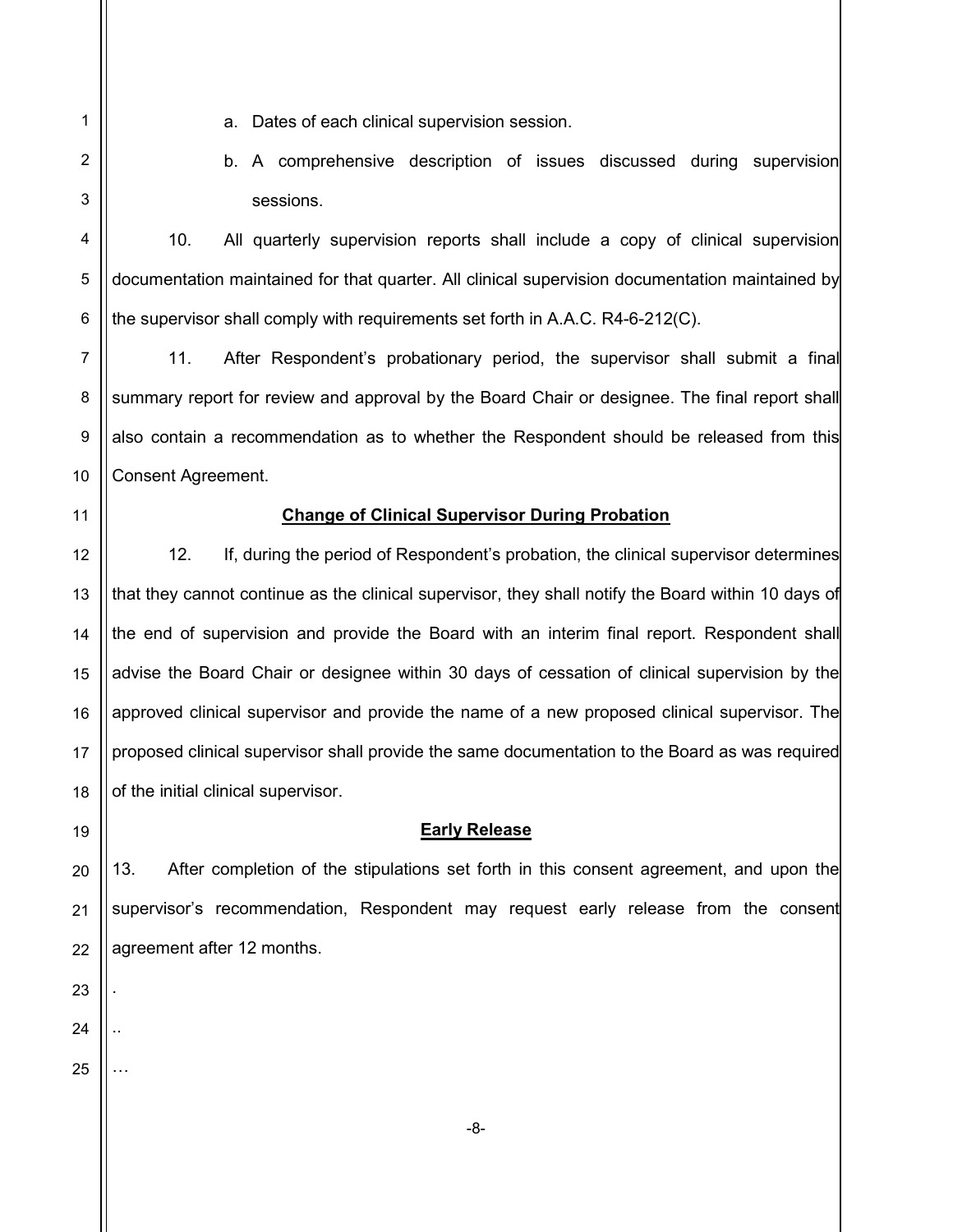## GENERAL PROVISIONS

### Provision of Clinical Supervision

14. Respondent shall not provide clinical supervision while subject to this Consent Agreement.

### Civil Penalty

15. Subject to the provisions set forth in paragraph 16, the Board imposes a civil penalty against the Respondent in the amount of \$1,000.00.

 16. Respondent's payment of the civil penalty shall be stayed so long as Respondent remains compliant with the terms of this Consent Agreement. If Board staff determines that Respondent is noncompliant with the terms of this Consent Agreement in any respect, with the exception of the tolling provision under paragraph 3, the stay of the civil penalty payment shall be automatically lifted and payment of the civil penalty shall be made by certified check or money order payable to the Board within 30 days after being notified in writing of the lifting of the stay.

 17. Within 10 days of being notified of the lifting of the stay, Respondent may request that the matter be reviewed by the Board for the limited purpose of determining whether the automatic lifting of the stay was supported by clear and convincing evidence. If the Board receives the written request within 10 days or less of the next regularly scheduled Board meeting, the request will not be heard at that meeting, but will be heard at the next regularly scheduled Board meeting. The Board's decision on this matter shall not be subject to further review.

23 24 18. The Board reserves the right to take further disciplinary action against Respondent for noncompliance with this Consent Agreement after affording Respondent notice and an opportunity to be heard. If a complaint is filed against Respondent for failure to comply

25

…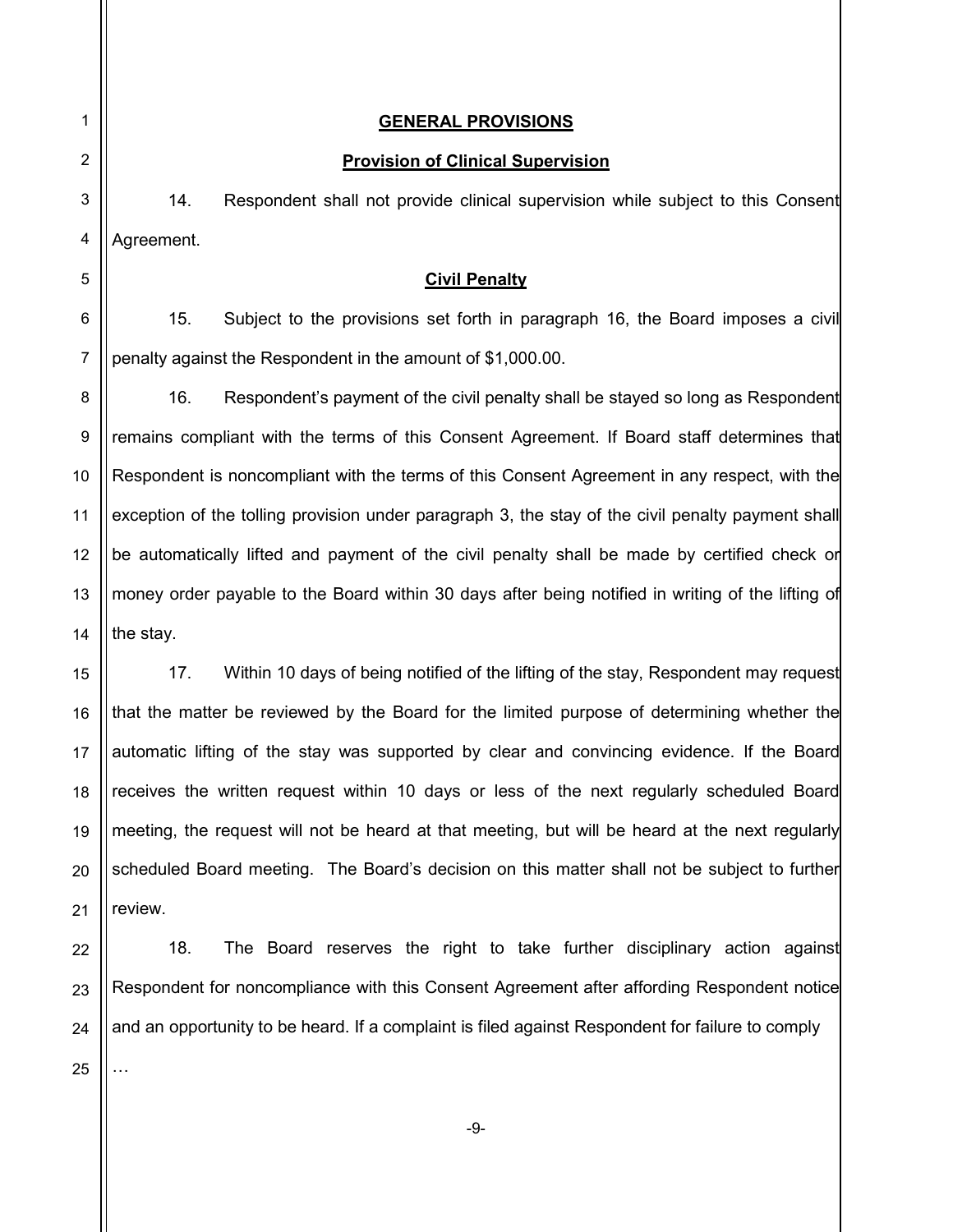2 with this Consent Agreement, the Board shall have continuing jurisdiction until the matter is final and the period of probation shall be extended until the matter is final.

19. If Respondent currently sees clients in their own private practice, and obtains any other type of behavioral health position, either as an employee or independent contractor, where they provide behavioral health services to clients of another individual or agency, they shall comply with requirements set forth in paragraphs 20 through 22 below.

7 8 9 10 11 12 13 14 20. Within 10 days of the effective date of this Order, if Respondent is working in a position where Respondent provides any type of behavioral health related services or works in a setting where any type of behavioral health, health care, or social services are provided, Respondent shall provide the Board Chair or designee with a signed statement from Respondent's employer(s) confirming Respondent provided the employer(s) with a copy of this Consent Agreement. If Respondent does not provide the employer's statement to the Board within 10 days of the effective date, the Board will provide Respondent's employer(s) with a copy of the Consent Agreement.

15 16 17 18 19 20 21 22 23 24 21. If Respondent is not employed as of the effective date of this Order, within 10 days of accepting employment in a position where Respondent provides any type of behavioral health related services or in a setting where any type of behavioral health, health care, or social services are provided, Respondent shall provide the Board Chair or designee with a written statement providing the contact information of their new employer and a signed statement from Respondent's new employer confirming Respondent provided the employer with a copy of this Consent Agreement. If Respondent does not provide the employer's statement to the Board within 10 days, as required, Respondent's failure to provide the required statement to the Board shall be deemed a violation of A.R.S. § 32-3251(16)(n) and the Board will provide Respondent's employer(s) with a copy of the Consent Agreement.

25

…

1

3

4

5

6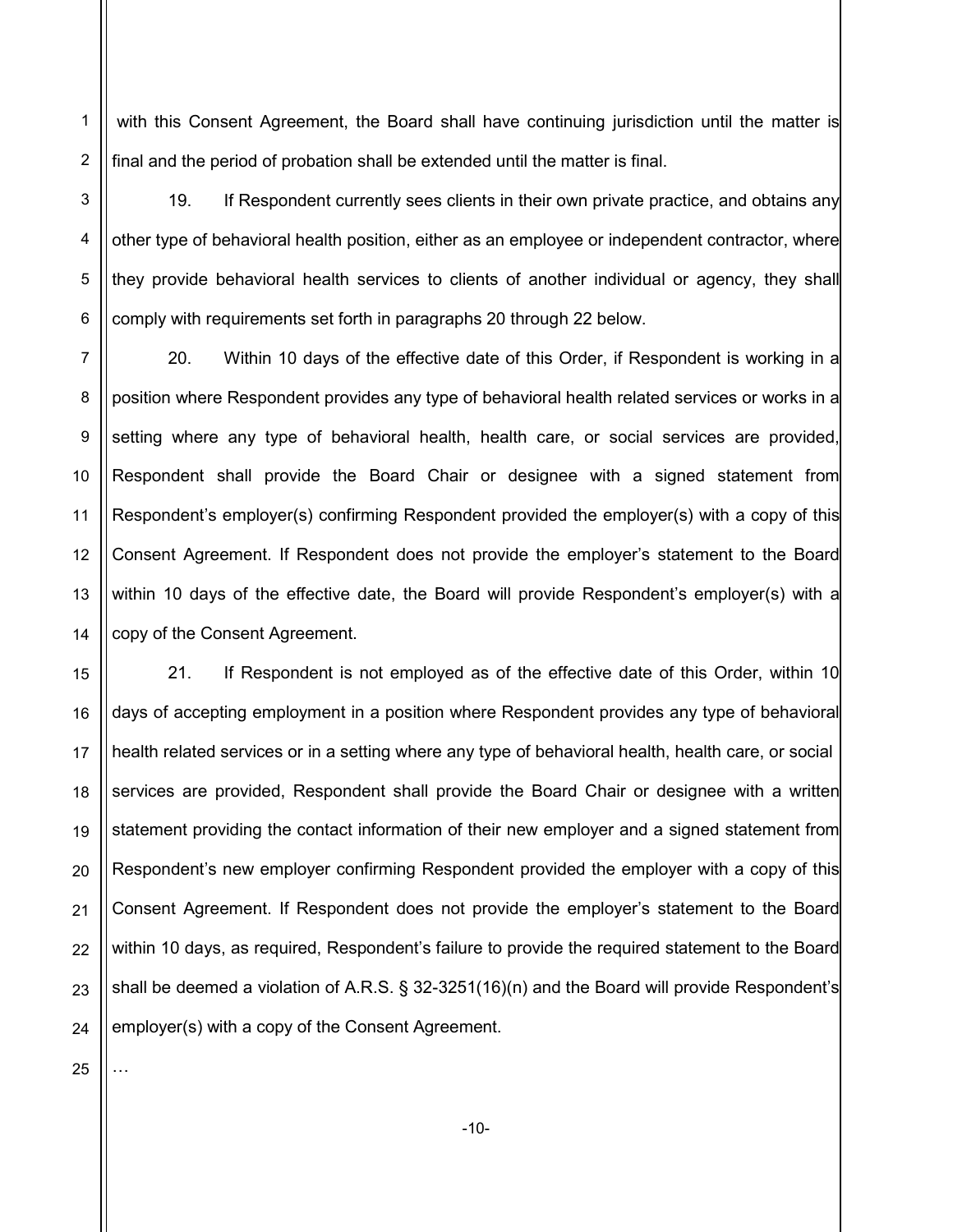5 6 10 12 13 14 22. If, during the period of Respondent's probation, Respondent changes employment, resigns, is involuntarily terminated, resigns in lieu of termination, or goes on extended leave of absence for whatever reason that may impact their ability to timely comply with the terms of probation, Respondent shall, within 10 days of the aforementioned acts, inform the Board of their change of employment status. After the change and within 10 days of accepting employment in a position where Respondent provides any type of behavioral health related services or in a setting where any type of behavioral health, health care, or social services are provided, Respondent shall provide the Board Chair or designee a written statement providing the contact information of their new employer(s) and a signed statement from Respondent's new employer(s) confirming Respondent provided the employer(s) with a copy of this Consent Agreement. If Respondent does not provide the employer's statement to the Board within 10 days, as required, Respondent's failure to provide the required statement to the Board shall be deemed a violation of A.R.S. § 32-3251(16)(n) and the Board will provide Respondent's employer(s) with a copy of the Consent Agreement.

1

2

3

4

7

8

9

11

18

19

21

15 16 17 23. Respondent shall practice behavioral health using the name under which they are licensed. If Respondent changes their name, they shall advise the Board of the name change as prescribed under the Board's regulations and rules.

20 22 23 24 25 24. Prior to the release of Respondent from probation, Respondent must submit a written request to the Board for release from the terms of this Consent Agreement at least 30 days prior to the date they would like to have this matter appear before the Board. Respondent may appear before the Board, either in person or telephonically. Respondent must provide evidence that they have successfully satisfied all terms and conditions in this Consent Agreement. The Board has the sole discretion to determine whether all terms and conditions of this Consent Agreement have been met and whether Respondent has adequately demonstrated that they have addressed the issues contained in this Consent Agreement. In the event that the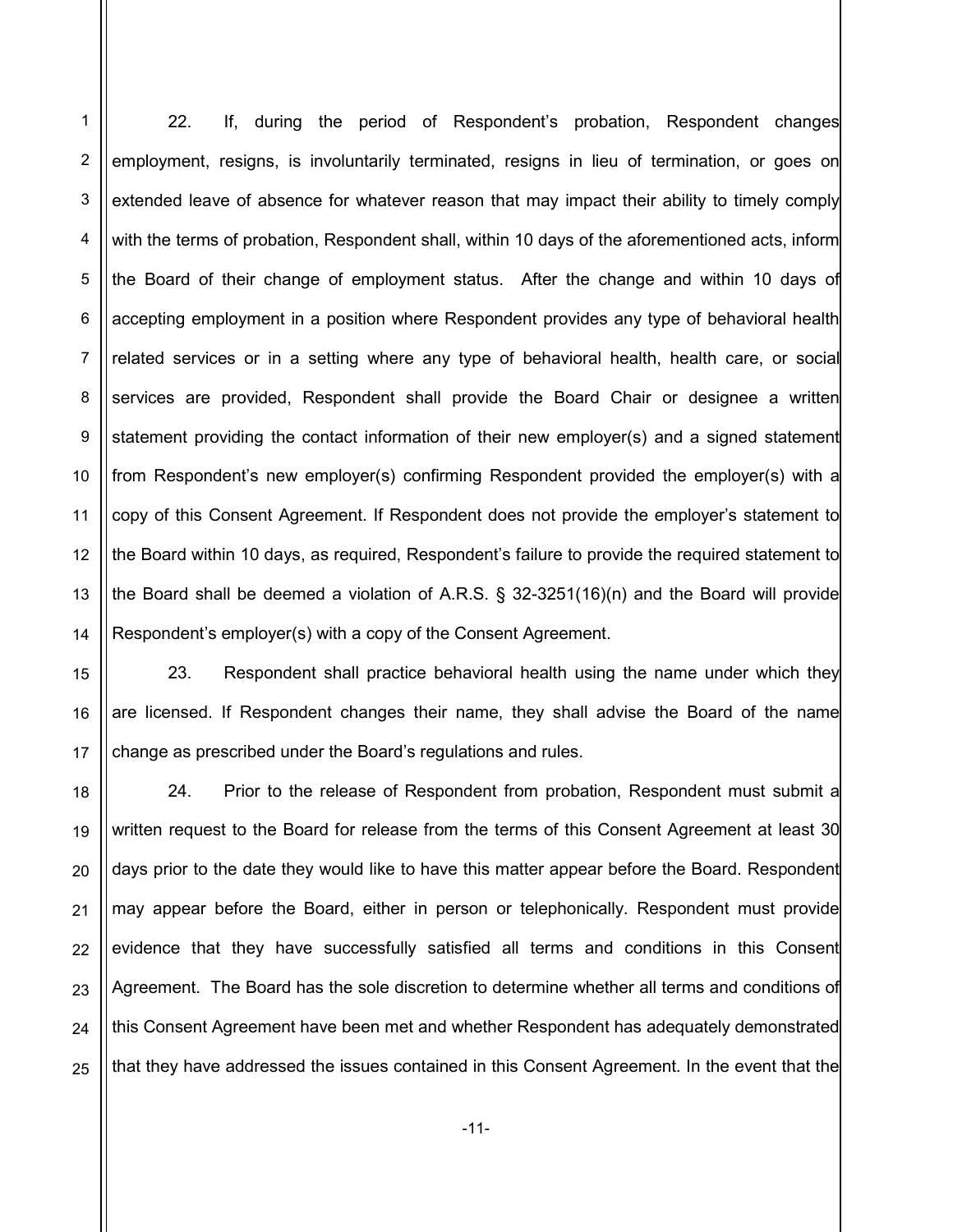|                 | Board determines that any or all terms and conditions of this Consent Agreement have not been |  |  |
|-----------------|-----------------------------------------------------------------------------------------------|--|--|
| 2               | met, the Board may conduct such further proceedings as it determines are appropriate to       |  |  |
| 3               | address those matters.                                                                        |  |  |
| 4               | 25.<br>Respondent shall bear all costs relating to probation terms required in this           |  |  |
| 5               | <b>Consent Agreement.</b>                                                                     |  |  |
| 6               | 26.<br>Respondent shall be responsible for ensuring that all documentation required in        |  |  |
| $\overline{7}$  | this Consent Agreement is provided to the Board in a timely manner.                           |  |  |
| 8               | This Consent Agreement shall be effective on the date of entry below.<br>27.                  |  |  |
| 9               | 28.<br>This Consent Agreement is conclusive evidence of the matters described herein          |  |  |
| 10 <sup>1</sup> | and may be considered by the Board in determining appropriate sanctions in the event a        |  |  |

11 subsequent violation occurs.

12

13

14

15

16

17

18

19

20

21

22

23

24

25

PROFESSIONAL ACCEPTS, SIGNS AND DATES THIS CONSENT AGREEMENT

 $\frac{Matthew\text{ Wheeler (Sep 1, 2020 10:13 PDT)}}{\text{Matthew Wheeler (Sep 1, 2020 10:13 PDT)}}$   $\frac{\text{Sep 1, 2020}}{\text{Date}}$ Matthew L. Wheeler

BOARD ACCEPTS, SIGNS AND DATES THIS CONSENT AGREEMENT  $B_{\text{By:}}$   $M_{\text{hcl}}$   $\left(\frac{1}{2}I_{\text{a}}\right)$   $\left(\frac{1}{2}I_{\text{b}}\right)$ TOBI ZAVALA, Executive Director **Date** Date Arizona Board of Behavioral Health Examiners ORIGINAL of the foregoing filed  $\mathsf{Sep}\ 1,2020$ with: Arizona Board of Behavioral Health Examiners 1740 West Adams Street, Suite 3600 Phoenix, AZ 85007 EXECUTED COPY of the foregoing sent electronically **Sep 1, 2020** to: